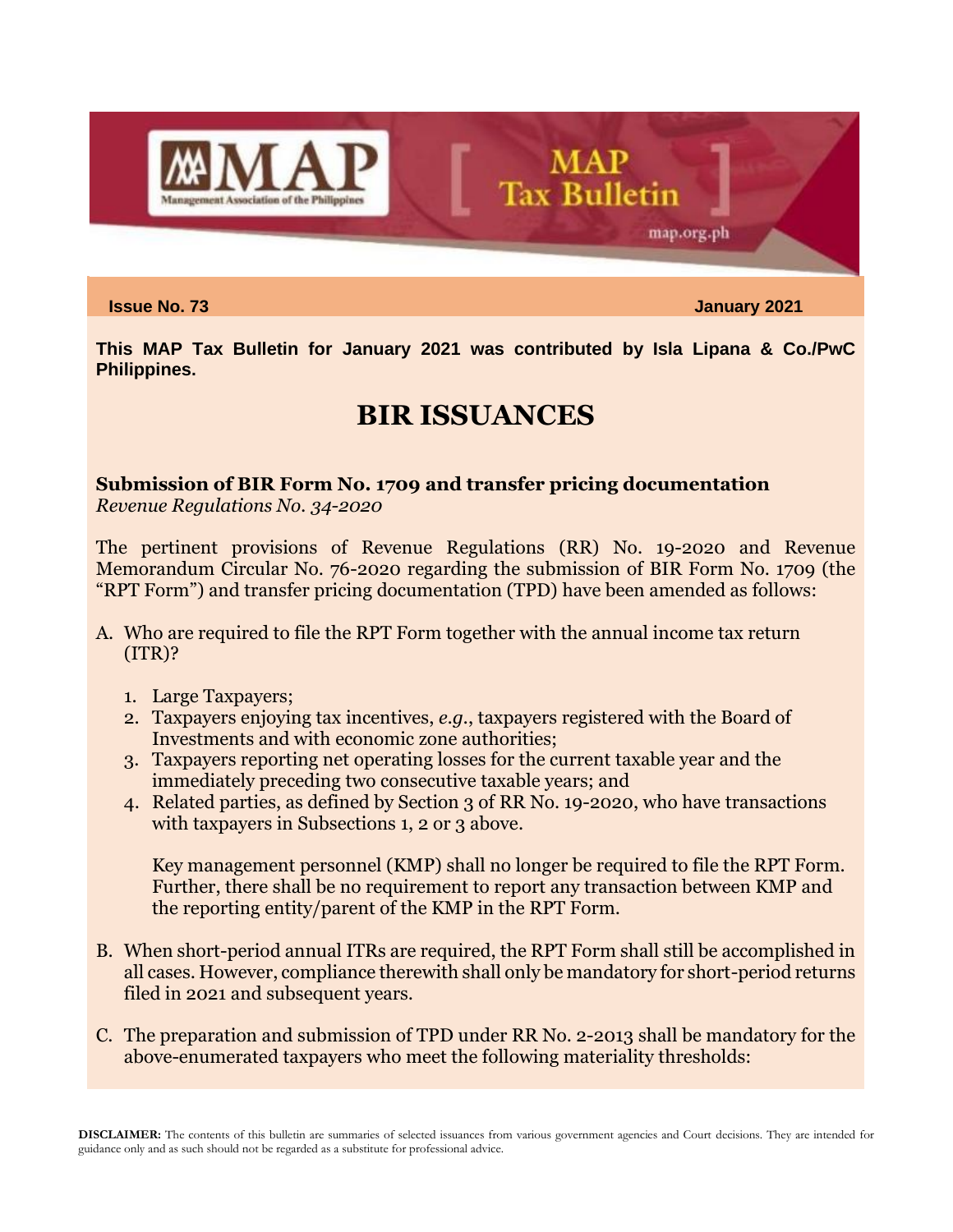1. Annual gross sales/revenue for the subject taxable period exceeding PhP150 Million and total amount of related party transactions exceeds PhP90 Million

In computing the threshold for related party transactions, the following shall be included:

- a. Amounts received and/or receivable from related parties, or amounts paid and/or payable to related parties but excluding compensation paid to KMP, dividends and branch profit remittances; and
- b. Outstanding balances of loans and non-trade amounts due from/to all related parties.
- 2. Related party transactions meeting any of the following materiality thresholds:
	- a. If involving sale of tangible goods in an aggregate amount exceeding PhP60 Million within the taxable year; or
	- b. If involving service transaction, payment of interest, utilization of intangible goods or other related party transaction in an aggregate amount exceeding PhP15 Million within the taxable year.
- 3. If TPD was required to be prepared during the immediately preceding year for exceeding the materiality thresholds under Subsections 1 or 2 above.

The TPD and other supporting documents as set out in Section 6 of RR No. 19-2020 shall no longer be attached to the RPT Form. However, the same shall be submitted within 30 calendar days upon request by the Bureau of Internal Revenue pursuant to a Letter of Authority, subject to a non-extendible period of 30 calendar days based on meritorious grounds.

- D. In addition to the requirements under RR No. 21-2002, taxpayers who are not covered by Section A above are required to disclose in the Notes to the Financial Statements that they are not covered by the requirements and procedures for related party transactions under RR No. 34-2020.
- E. The simplified version of the RPT Form shall be used in lieu of the old form.

### **Amendments to the VAPP regulations**

*Revenue Regulation No. 33-2020*

Revenue Regulations (RR) No. 21-2020, which implements the Voluntary Assessment and Payment Program (VAPP) covering taxable year 2018, has been amended as follows:

- The period for availment of the VAPP has been extended to 30 June 2021.
- Taxpayers who availed of the VAPP on withholding taxes shall be allowed to deduct the corresponding income payments pursuant to RR No. 6-2018.
- Any Notice of Discrepancy previously issued shall be withdrawn and cancelled after a Certificate of Availment (CA) is issued.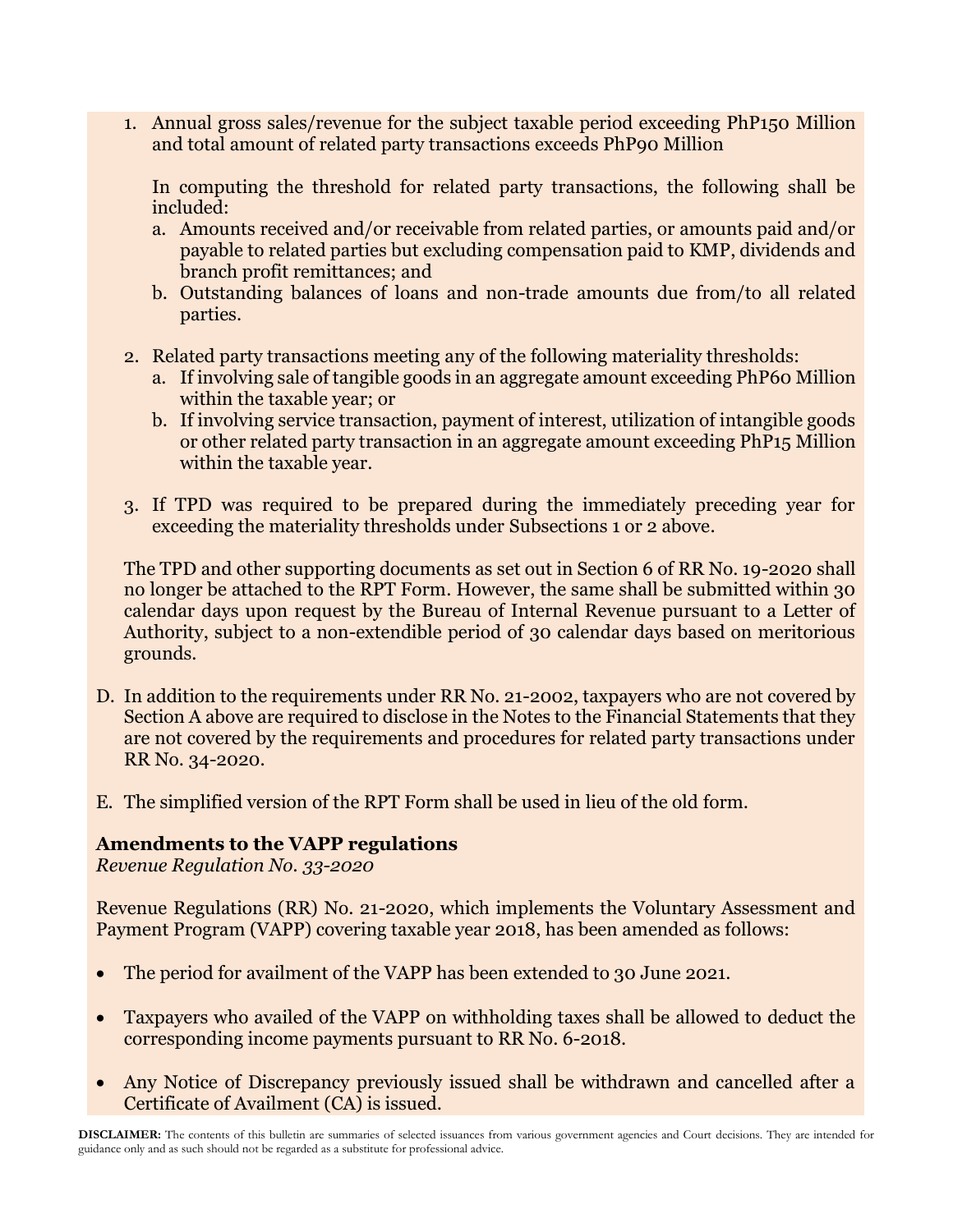- Despite the issuance of a CA, the taxpayer's availment shall be rendered invalid and shall be subject to audit when there is strong evidence or findings of under-declaration of sales, receipts or income, or overstatement of deductions by more than 30% based on a written report of the appropriate revenue official stating the facts with supporting documents such as Discrepancy Notice and other third party information documents.
- The denial of the VAPP application or the invalidation of a previously issued CA shall be valid only if the taxpayer is formally notified by the Division Chief (Large Taxpayers Office) or by the Revenue District Officer where the taxpayer is registered, stating the factual reasons therefor.

The above denial or invalidation may be appealed to the Assistant Commissioner – Large Taxpayers Service or to the Regional Director within 30 days from receipt of the notice.

#### **Extended deadline for tax amnesty on delinquencies**

*Revenue Regulations No. 32-2020*

The deadline for availing the tax amnesty on delinquencies for taxable year 2017 and prior years under Republic Act No. 11213 has been moved to June 30, 2021.

#### **Modified threshold for classification as top withholding agent**

*Revenue Regulations No. 31-2020*

Under Revenue Regulations (RR) No. 7-2019, top withholding agents (TWAs) refer to taxpayers whose gross sales/receipts, or gross purchases or claimed deductible itemized expenses amounted to PhP12 Million during the preceding taxable year.

This minimum threshold has been amended based on existing Group Classifications of the Revenue District Offices (RDOs), as follows:

| RDO Group Classification   Minimum Threshold |            |
|----------------------------------------------|------------|
| Groups A and B                               | 12 Million |
| Groups C, D and E                            | 5 Million  |

#### **Clarifying the fiscal years covered by the five-year NOLCO**

*Revenue Memorandum Circular No. 138-2020*

Under the Bayanihan to Recover as One Act, businesses suffering net operating losses for taxable years 2020 and 2021 shall be allowed to carry-over the same as deductions from gross income for the next five consecutive taxable years immediately following the year of loss.

Revenue Regulations No. 25-2020 define the term "taxable year" as the calendar year or fiscal year (FY) ending during such calendar year, upon the basis of which the net income is computed. In this regard, taxable years 2020 and 2021, as contemplated by the Bayanihan to Recover as One Act, shall include FYs ending on or before June 30, 2021, and June 30, 2022.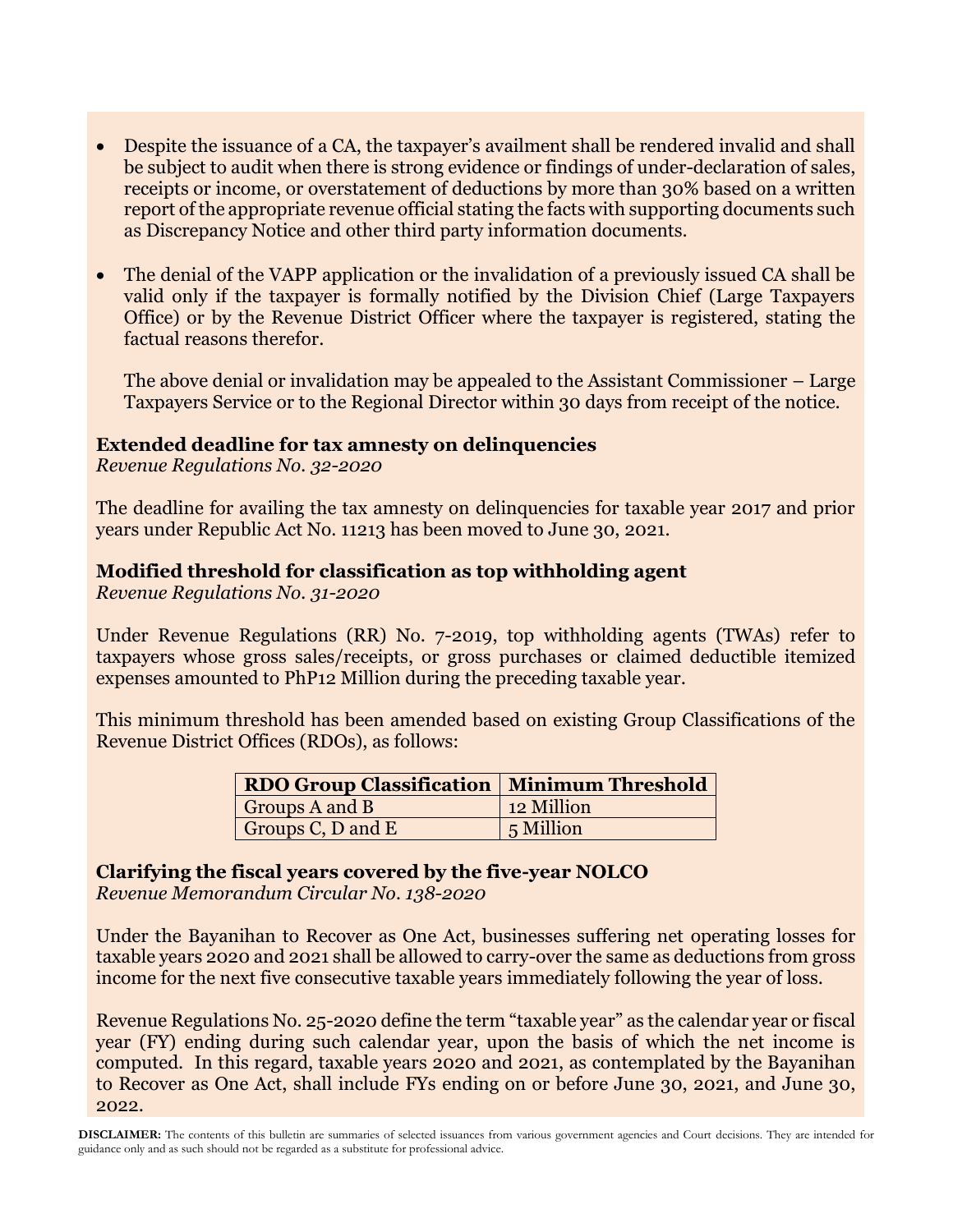In this light, the Commissioner of Internal Revenue has clarified the following fiscal years which fall under taxable years 2020 and 2021:

| <b>Taxable Year 2020</b>   |                           | <b>Taxable Year 2021</b>   |                          |
|----------------------------|---------------------------|----------------------------|--------------------------|
| FY ending July 31,         | FY ending January         | FY ending July 31,         | <b>FY</b> ending January |
| 2020                       | 31, 2021                  | 2021                       | 31, 2022                 |
| FY ending August 31,       | <b>FY</b> ending February | FY ending August 31,       | FY ending February       |
| 2020                       | 28, 2021                  | 2021                       | 28, 2022                 |
| <b>FY</b> ending September | <b>FY</b> ending March    | <b>FY</b> ending September | <b>FY</b> ending March   |
| 30, 2020                   | 31, 2021                  | 30, 2021                   | 31, 2022                 |
| <b>FY</b> ending October   | FY ending April 30,       | <b>FY</b> ending October   | FY ending April 30,      |
| 31, 2020                   | 2021                      | 31, 2021                   | 2022                     |
| <b>FY ending November</b>  | FY ending May 31,         | <b>FY</b> ending November  | FY ending May 31,        |
| 30, 2020                   | 2021                      | 30, 2021                   | 2022                     |
|                            | FY ending June 30,        |                            | FY ending June 30,       |
|                            | 2021                      |                            | 2022                     |

Hence, NOLCO incurred by corporations with FYs ending before July 31, 2020 and FYs ending after June 30, 2022 can be carried over only for the next three consecutive taxable years.

#### **Clarifying the determination of the new prescriptive dates**

*Revenue Memorandum Circular No. 136-2020*

Revenue Regulations No. 11-2020 suspended the running of the prescriptive periods to assess and collect taxes starting from March 16, 2020 until sixty days after the lifting of the quarantine. Accordingly, the three-year and five-year prescriptive periods shall exclude a total of one hundred thirty-seven (137) days.

To clarify how to determine the new prescriptive dates, the Bureau of Internal Revenue has provided the following illustration:

|        | <b>Original Prescriptive Date   New Prescriptive Date</b> |                        |
|--------|-----------------------------------------------------------|------------------------|
| Case 1 | March 15, 2020                                            | March 15, 2020         |
| Case 2 | March 16, 2020                                            | July 31, 2020          |
| Case 3 | April 15, 2020                                            | <b>August 30, 2020</b> |
| Case 4 | June 15, 2020                                             | October 30, 2020       |
| Case 5 | July 15, 2020                                             | November 29, 2020      |
| Case 6 | April 15, 2021                                            | <b>August 30, 2021</b> |

#### **New Excise Tax Return for Cosmetic Procedures**

*Revenue Memorandum Circular No. 132-2020*

The Bureau of Internal Revenue (BIR) has prescribed the new BIR Form No. 2200-C (Excise Tax Return for Cosmetic Procedures) which is already available in the BIR website under the BIR Forms - Excise Tax Section.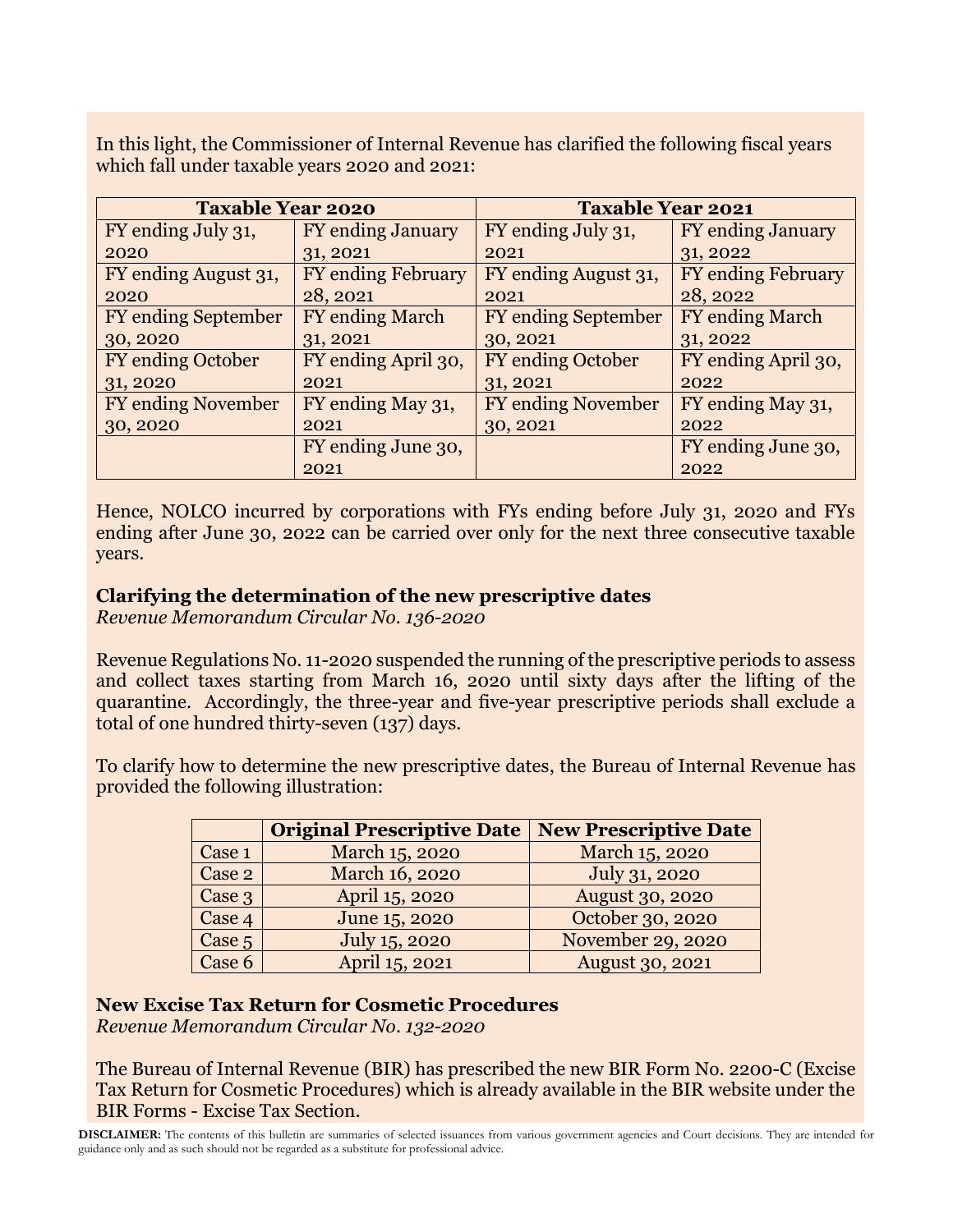However, it is not yet available in the Electronic Filing and Payment System (eFPS) and Electronic BIR Forms (eBIRForms). Hence, eFPS and eBIRForms filers shall continue to use BIR Form No. 0605 in filing and paying the excise tax due.

The deadline for filing and paying the excise tax is within ten days after the close of the month. If no invasive cosmetic procedure was performed which does not give rise to excise tax, BIR Form No. 2200-C shall still be filed.

Here are the tax filing/payment options:

- 1. Manual Payment
	- ➢ Authorized agent banks (AABs) within the jurisdiction of the BIR office where the taxpayer is registered.
	- ➢ Revenue Collection Officer of the RDO where the taxpayer is registered.

#### 2. Online Payment

- ➢ GCash Mobile Payment
- ➢ Land Bank of the Philippines (LBP) Link.biz Portal (for taxpayers who have ATM accounts with LBP and/or holders of BancNet ATM/Debit/Prepaid Card)
- ➢ DBP Tax Online (for holders of Visa/Mastercard Credit Card and/or BancNet ATM/Debit Card)
- ➢ Union Bank Online Web and Mobile Payment Facility (for taxpayers who have accounts with Union Bank of the Philippines)
- ➢ PESONet through LBP Link.biz Portal (for taxpayers who accounts with RCBC or Robinsons Bank)
- ➢ Paymaya Mobile Payment

### **Guidance for online meetings between the BIR and taxpayers**

*Revenue Memorandum Circular No. 130-2020*

Bureau of Internal Revenue (BIR) officers/employees and taxpayers may use digital or online media as alternative options to hold meetings. In order to ensure the order, uniformity and integrity of information during the conduct of such online meetings, the following guidelines and policies have been issued.

- 1. Online meetings with taxpayers or taxpayers' representatives shall be hosted by the BIR.
- 2. BIR officials/employees shall only use prescribed BIR email addresses when sending invitations for online meetings.
- 3. All online meetings must be pre-approved in writing by the concerned Division Chief for the National Office, Regional Director for Regional Offices and Revenue District Officer for Revenue District Offices.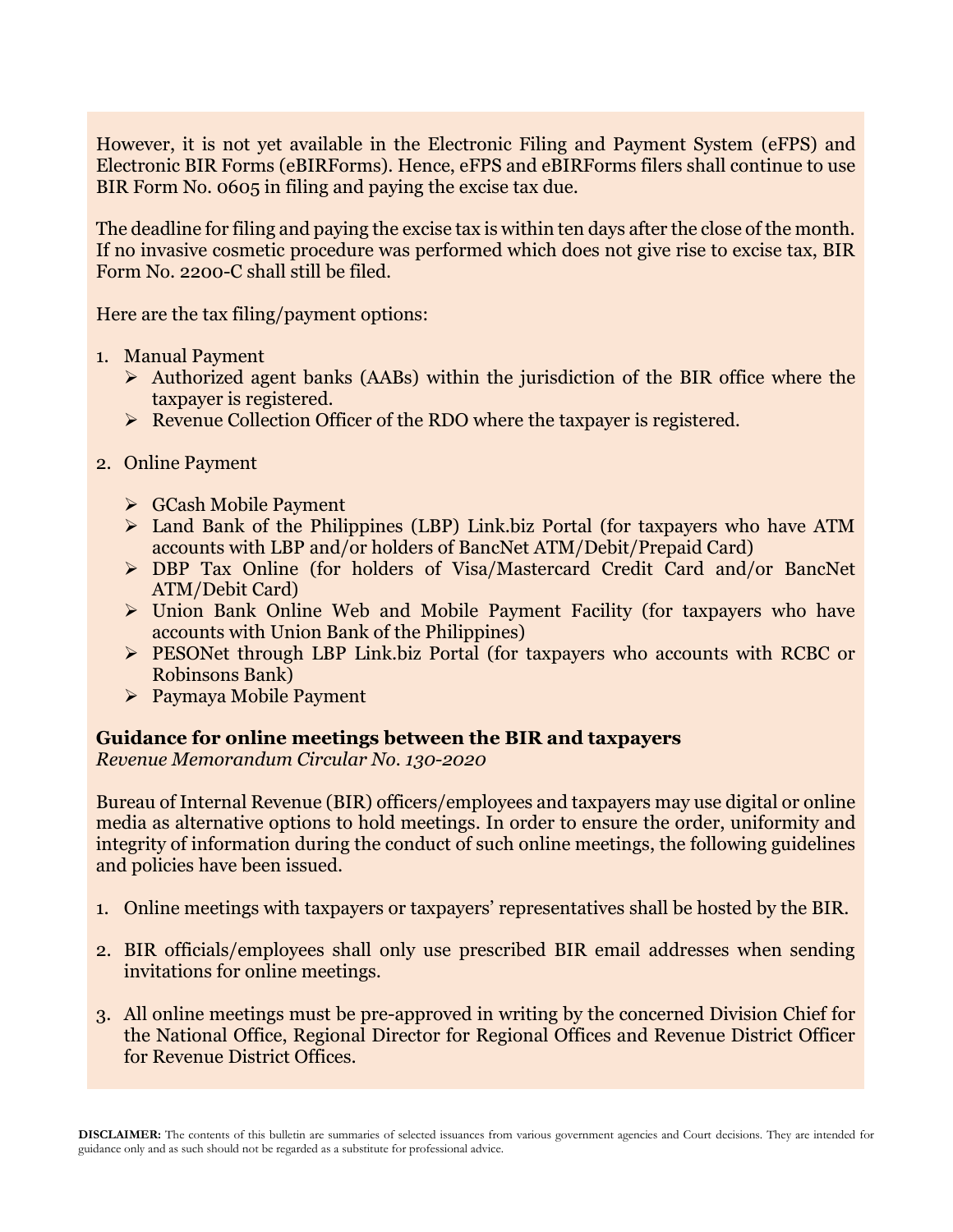- 4. Taxpayers' representatives shall have duly notarized Special Powers of Attorney from the taxpayer, including representatives with BIR Certificate of Accreditations.
- 5. Online meetings shall be conducted only if the taxpayer or taxpayer's representative requested a virtual meeting schedule via the BIR eAppointment System and clicked "Agree" to the BIR eAPPOINTMENT USER AGREEMENT, or submitted a duly accomplished BIR VIRTUAL MEETING AGREEMENT, for BIR offices with no BIR eAppointment System facility.
- 6. Proceedings during online meetings shall be strictly confidential. Hence, recording is strictly prohibited.

#### **Sharing of confidential/personal MARINA information**

*Revenue Memorandum Circular No. 129-2020*

The Maritime Industry Authority (MARINA) and the Bureau of Internal Revenue (BIR) have entered into a Memorandum of Agreement (MOA) whereby the MARINA agreed to share confidential/personal information of MARINA-registered persons with the BIR to be utilized in the assessment and collection of taxes.

The type of personal information to be shared, mode of data sharing, frequency and other operational details are specified in the Technical Annex of the MOA. Data access shall be limited to the list of BIR officers/employees specified in said Technical Annex.

#### **Suspension of all BIR audit and field operations**

*Revenue Memorandum Circular No. 127-2020*

The Commissioner of Internal Revenue (CIR) suspended all Bureau of Internal Revenue audit and field operations from December 15, 2020 to January 7, 2021. Hence, the BIR shall not conduct field audit, field operations or any business visitations pursuant to Letters of Authority/Audit Notices or Mission Orders.

Further, no written orders to audit shall be served except in the following cases:

- 1. Investigation of cases prescribing on or before April 15, 2021;
- 2. Tax evasion cases;
- 3. Processing and verification of estate tax returns, donor's tax returns, capital gains tax returns and withholding tax returns on the sale of real properties or shares of stocks together with related documentary stamp tax returns;
- 4. Examination and/or verification of taxes of taxpayers retiring from business;
- 5. Monitoring of privilege stores (tiangge); and
- 6. Other matters where deadlines have been imposed or under the orders of the CIR.

To ensure maximum revenue collection, Notices to avail the Tax Amnesty on Delinquencies, Estate Tax Amnesty and Voluntary Assessment and Payment Program should still be served.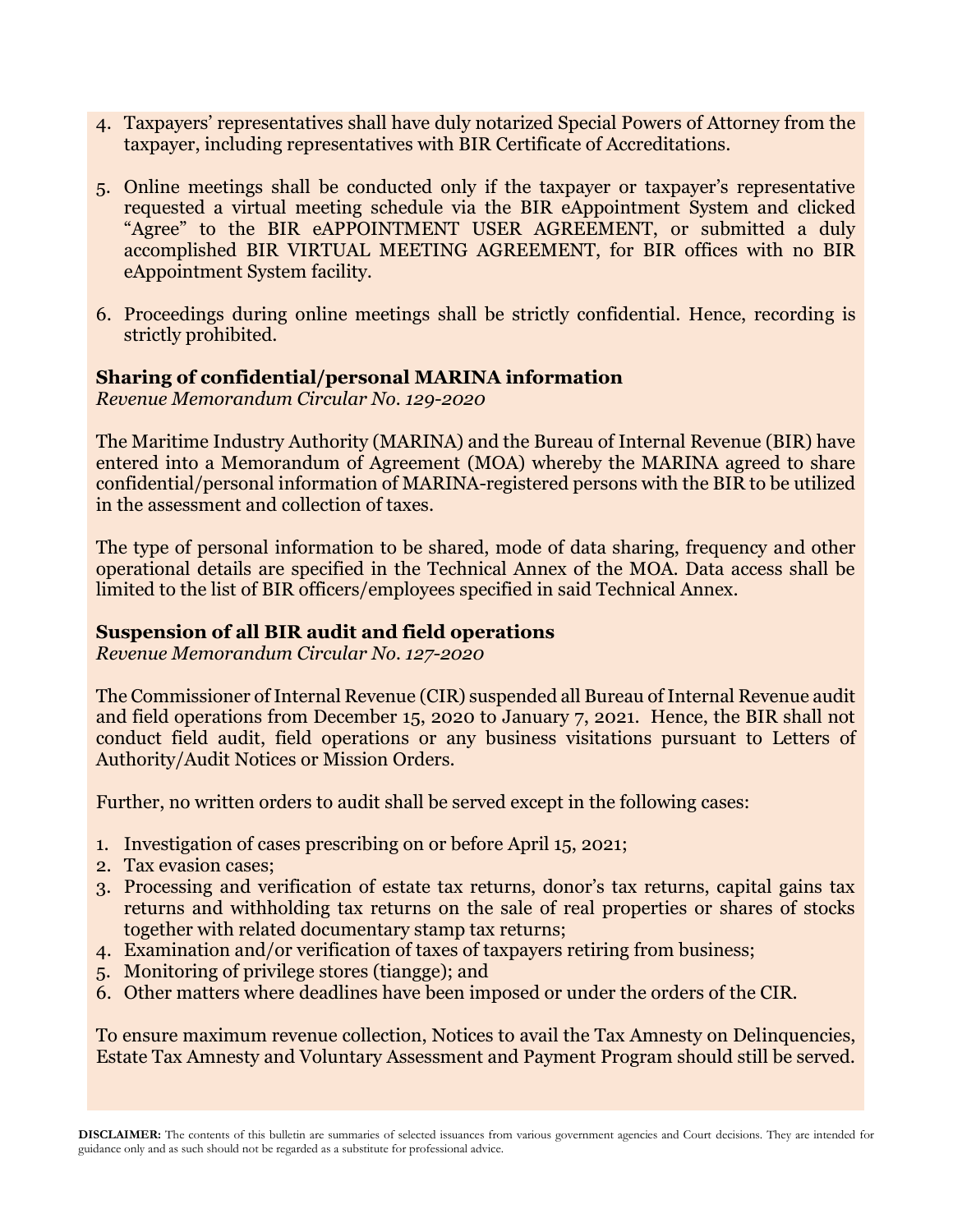## **Taxation of intercorporate dividends to nonresident foreign corporations**

*Revenue Memorandum Order No. 46-2020*

Under Section  $28(B)(5)(b)$  of the Tax Code, intercorporate dividends paid by a domestic corporation to a nonresident foreign corporation (NRFC) are subject to the reduced 15% income tax if the country of residence of the NRFC shall allow a credit against its tax due taxes deemed to have been paid in the Philippines equivalent to 15%, which represents the difference between the 30% regular corporate income tax and the reduced 15% income tax on dividends.

In this light, the Bureau of Internal Revenue (BIR) has provided the following guidelines and requirements for NRFCs intending to avail of the 15% reduced income tax:

- 1. The reduced 15% income tax rate may be applied to cash and/or property dividends declared by corporations, irrespective of their income tax regimes (*e.g.*, 30% regular corporate income tax rate, other income tax rates under the Tax Code, income tax holiday and other special tax regimes);
- 2. The domestic corporation paying the dividends may remit the dividends to the NRFC and apply the reduced 15% income tax rate without first securing a BIR ruling. However, it must determine whether the existing law of the country of domicile allows the NRFC a "deemed paid" tax credit equivalent to the 15% waived by the Philippines or exempts from tax the dividends paid.
- 3. Foreign law can be established by complying with the mandate of Section 24 and 25, Rule 132 of the Revised Rules of Court. If the country of domicile of the NRFC is a member of the Apostille Convention, a foreign law can also be established by submitting an apostilled copy thereof.
- 4. Within ninety days from the remittance of the dividends or from the determination by the foreign tax authority of the deemed paid tax credit/non-imposition of tax because of the exemption, whichever is later, the NRFC of its authorized representative shall file with the International Tax Affairs Division of the BIR a request for confirmatory ruling.

Revenue Memorandum Oder No. 46-2020 enumerates the general and special documentary requirements for first and subsequent applications.

- 5. Holders of Philippine Depositary Receipts may also be entitled to the reduced rate subject to the fulfillment of certain conditions.
- 6. The BIR shall issue a certification signed by the Assistant Commissioner for Legal Service in lieu of a BIR ruling. However, in case of denial, a BIR ruling shall be issued containing the factual and legal bases therefor. The denial is appealable to the Department of Finance within thirty days from receipt.
- 7. The NRFC may opt to avail of the 15% income tax rate under the Tax Code regardless of whether an applicable tax treaty exists. If the taxpayer is not entitled to the 15% Tax Code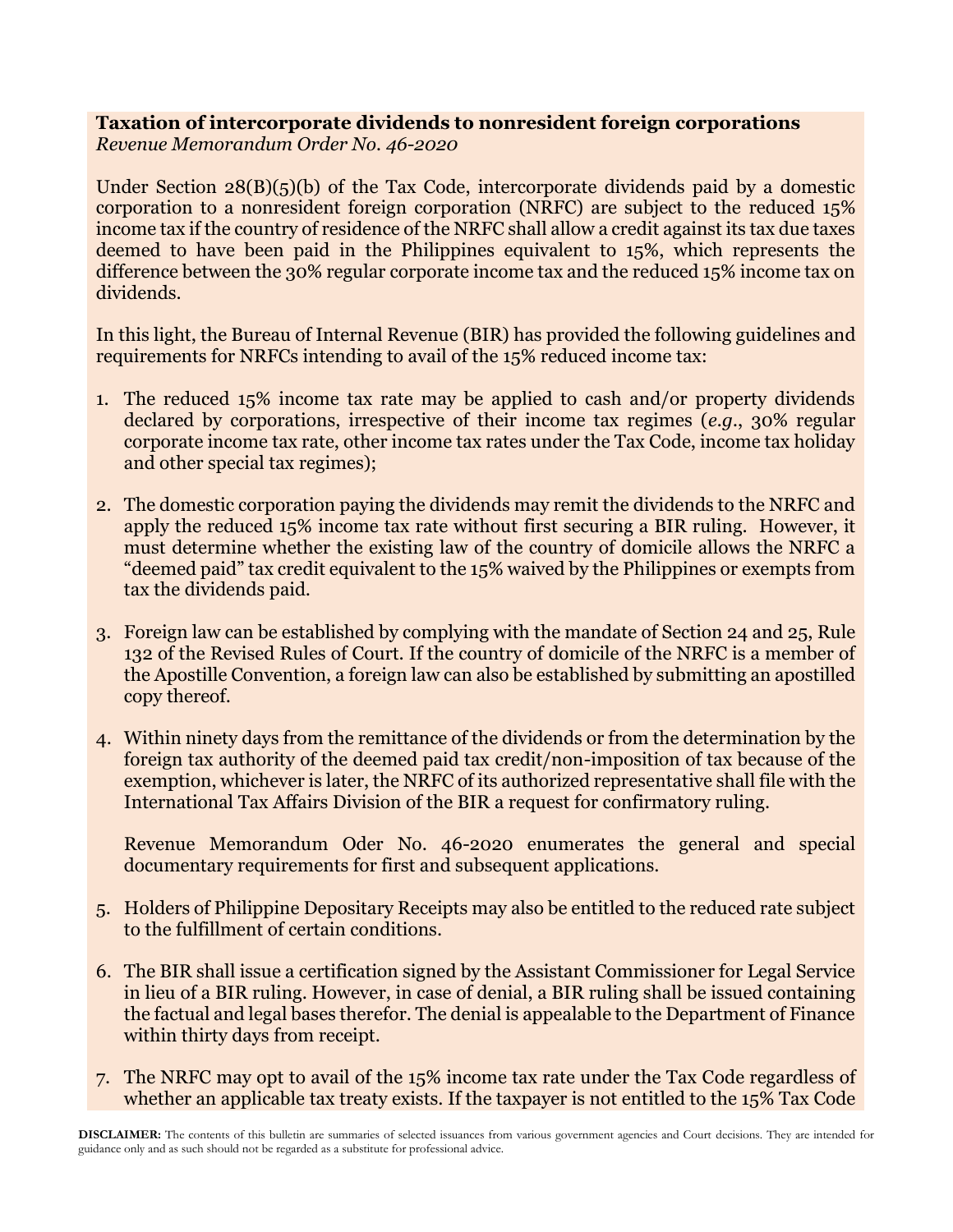rate, the tax treaty shall automatically apply provided that the NRFC is able to prove entitlement to tax treaty benefits.

### **Revised requirements and procedures for Tax Residency Certificate applications**

*Revenue Memorandum Order No. 46-2020*

The Commissioner of Internal Revenue amended Revenue Memorandum Order (RMO) No. 51-2019. In this regard the documentary requirements for Tax Residency Certificate (TRC) applications have been revised as follows:

- A. For individuals
	- 1. Duly accomplished BIR Form No. 0902
	- 2. Certified true copy of the following:
		- a. Contract duly signed by both parties or any competent proof of transaction;
		- b. BIR-registered invoice/receipt issued by the taxpayer to the income payor and relevant Authority to Print or Permit to Use Computerized Accounting System/Loose-Leaf Receipts/Invoices; and
		- c. Proof or remittance if income was already received.
	- 3. Photocopy of passport booklet of Residency Certificate issued by the Barangay Chairman if the applicant never left the Philippines;
	- 4. Annual income tax return for the immediately preceding year; and
	- 5. Notarized Special Power of Attorney (SPA) or authorization letter in favor of an authorized representative expressly stating the authority to sign BIR Form No. 0902 and to file the TRC application.
- B. For non-individuals
	- 1. Duly accomplished BIR Form No. 0902
	- 2. Proof of establishment in the Philippines;
	- 3. Certified true copy of the following:
		- a. Contract duly signed by both parties or any competent proof of transaction;
		- b. BIR-registered invoice/receipt issued by the taxpayer to the income payor and relevant Authority to Print or Permit to Use Computerized Accounting System/Loose-Leaf Receipts/Invoices; and
		- c. Proof or remittance if income was already received.
	- 4. List of partners if the applicant is a general professional partnership;
	- 5. Annual income tax return for the immediately preceding year; and
	- 6. Notarized SPA or authorization letter in favor of an authorized representative expressly stating the authority to sign BIR Form No. 0902 and to file the TRC application.

The following should also be noted:

• The duly accomplished BIR Form No. 1902 submitted shall be in lieu of the previously required letter-request.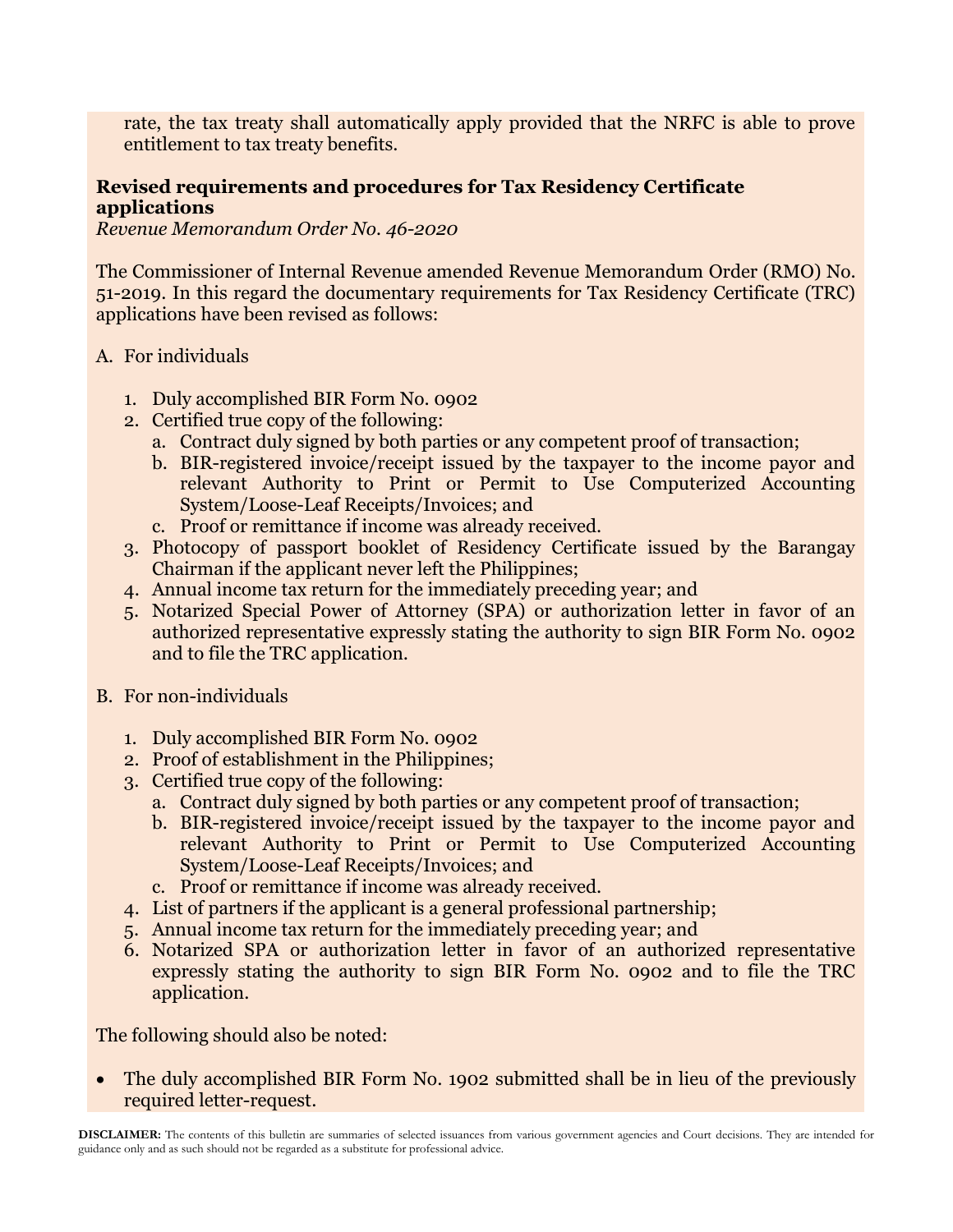- The assigned case officer shall inform the applicant of any deficiency in the requirements within three working days via registered mail or email.
- All TRC applications shall be acted upon within fourteen working days from the submission of complete documentary requirements.
- The Bureau of Internal Revenue shall continue to issue its own TRC Form which shall be signed by the Assistant Commissioner for Legal Service.
- When a taxpayer fails to secure a TRC and pays income taxes in a foreign country, such foreign income taxes paid may be credited against Philippine income taxes. However, RMO No. 46-2021 provides that in such case, the tax auditor shall not allow as foreign tax credit the taxes paid in the foreign country but shall instead advise the taxpayer to secure a TRC and file a claim for tax refund in the foreign country.

#### **VAT refund claims of resident foreign missions and qualified personnel** *Revenue Memorandum Order No. 41-2020*

The Commissioner of Internal Revenue clarified the policies and procedures for claims for value-added tax (VAT) refunds of the following:

- a. Resident foreign missions (RFMs), their qualified personnel including the personnel's qualified dependents whose VAT privileges were transitioned from point-of-sale VAT exemption into VAT refund; and
- b. RFMs, their qualified personnel including the personnel's qualified dependents who were granted point-of-sale VAT exemption but were not accorded such privilege by the transacting business establishments.

The policies and procedures include the following:

- a. All business establishments are directed to honor and recognize the VAT Certificate or VAT Identification Card issued by the BIR to the RFMs, their qualified personnel and the personnel's dependents when presented by them at the point of sale, irrespective of whether the purchase was made online.
- b. Invoicing for VAT refund purposes
	- Since RFMs, their qualified personnel and the personnel's dependents are not VATregistered taxpayers, the VAT invoice/official receipt that must be presented when claiming VAT refunds need not contain the name, address and TIN of the purchaser.
	- Tape receipts/invoices issued by business establishments reflecting the claimant's name using membership/loyalty cards would be considered as sufficient evidence.
	- For credit transactions, tape receipts/invoices generated from BIR-registered Cash Register Machines/Point-of-Sale Machines (CRM/POS Machines) incapable of